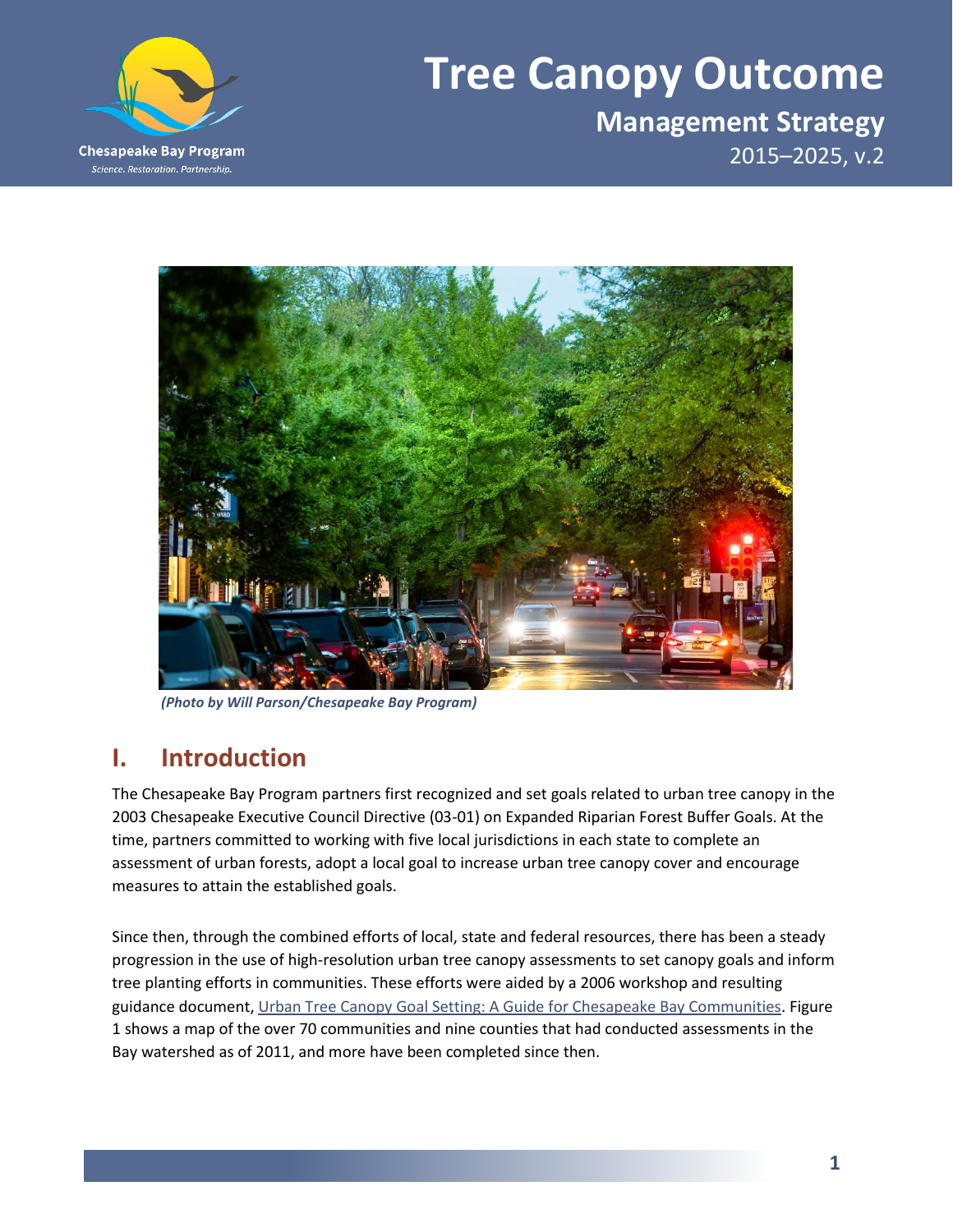

**Figure 1. Urban Tree Canopy Assessments in Bay watershed (2011)**

Despite these achievements, relatively little information exists on the progress communities have made in increasing tree canopy through planting, protection and maintenance efforts. The 2014 *Chesapeake Bay Watershed Agreement* builds on past progress by setting a quantitative outcome for increasing urban and community tree canopy and tasking Chesapeake Bay Program partners with creating a management strategy and two-year workplans to assist communities with achieving their goals.

# **II. Goal, Outcome and Baseline**

This Management Strategy identifies approaches for achieving the following goal and outcome:



#### *Vital Habitats Goal*

Restore, enhance and protect a network of land and water habitats to support fish and wildlife, and to afford other public benefits, including water quality, recreational uses and scenic value across the watershed.

#### *Tree Canopy Outcome*

Continually increase urban tree canopy capacity to provide air quality, water quality and habitat benefits throughout the watershed. Expand urban tree canopy **by 2,400 acres by 2025**.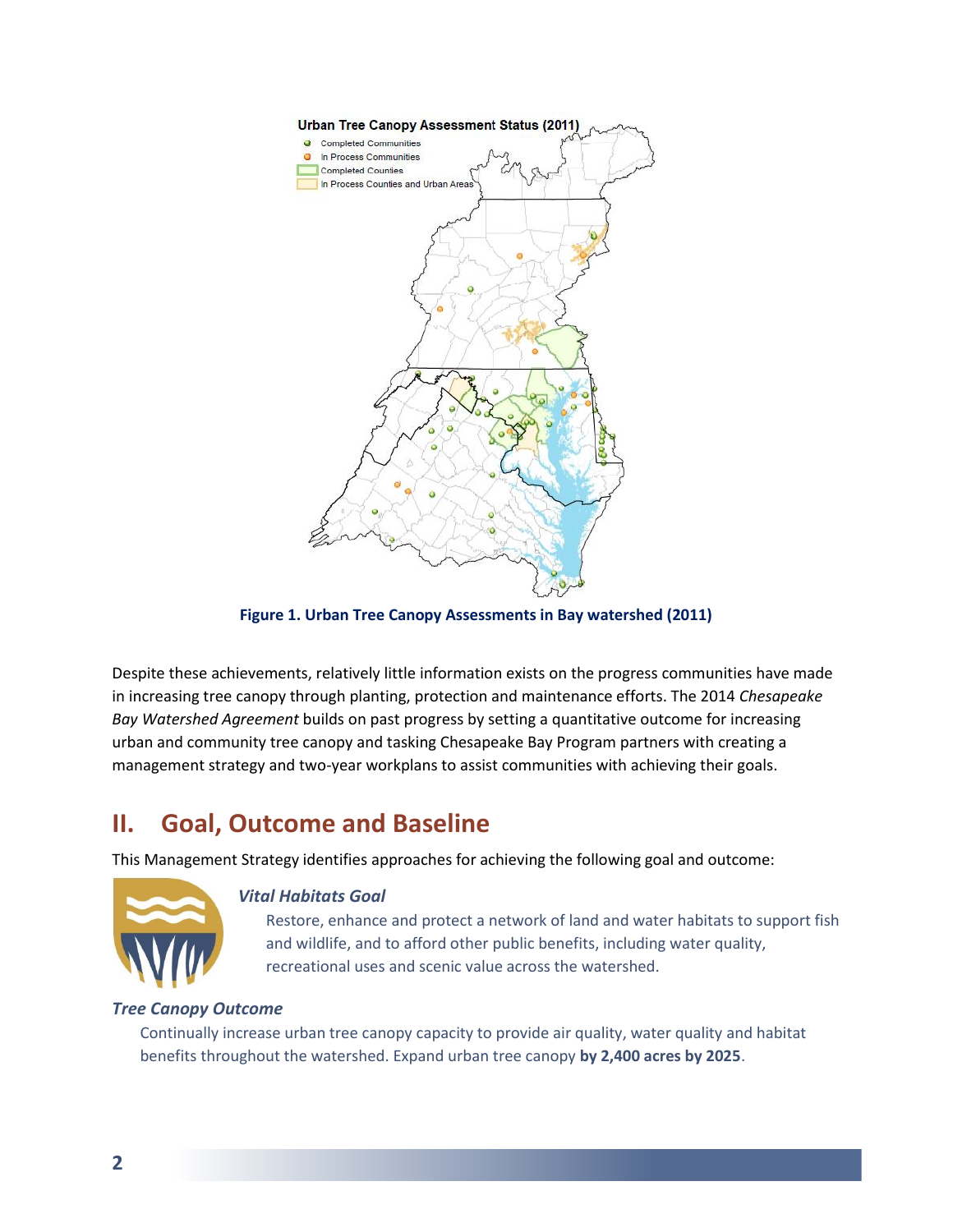This Management Strategy uses a broad definition of "urban" tree canopy that includes all sizes of communities. It is important to note that this goal is intended to reflect a *net gain* in acreage of tree canopy, after accounting for canopy losses due to various factors such as development, storms, pests/diseases and natural mortality. Meeting the goal requires protecting as much of our existing tree canopy as possible and planting enough to both mitigate losses and expand the tree canopy cover by 2,400 acres.

The goal of 2,400 acres was set in 2013 by each state forestry agency estimating what they thought could be accomplished on an annual and long-term basis over the next 12 years (2013-2025) (Table 1). However, this estimation was constrained by the fact that most of the states have not had access to good data on the tree plantings carried out by varied organizations throughout the state and trends in tree canopy gains and losses. Also, the targets were set based on an earlier BMP definition of 100 trees planted equals one acre of new canopy, which has since been updated to 300 trees planted equals one acre. This means three times as many trees would have to be planted to achieve the same targets. Through recent partner engagement to develop their Phase III Watershed Implementation Plan, Pennsylvania set a revised target of 50 acres by 2025 which reflects a more realistic estimate based on existing capacity and resources. During the 2019-2020 period, states will have the opportunity to revisit and revise targets if needed based on the latest data and state-specific strategies, and we will assess whether a change to the outcome might be recommended once we have updated watershed-wide tree canopy data to better gauge progress.

| <b>State</b>         | <b>Annual Target</b><br>(New Acres) | 2025 Target<br>(New Acres) |
|----------------------|-------------------------------------|----------------------------|
| Delaware             | 5                                   | 60                         |
| <b>DC</b>            | 40                                  | 480                        |
| Maryland             | 45                                  | 540                        |
| <b>New York</b>      | 5                                   | 60                         |
| Pennsylvania         | 60                                  | 720                        |
| Virginia             | 40                                  | 480                        |
| <b>West Virginia</b> | 10                                  | 120                        |
| <b>TOTAL</b>         | 20.5                                | 2460                       |

#### **Table 1. State Targets set in 2013 to meet Tree Canopy Outcome\***

*\*In 2019, Pennsylvania revised their target to 50 acres by 2025 to align with the Phase III Watershed Implementation Plan target developed with stakeholder input*

Although the outcome focuses on the quantity of tree canopy – both existing trees protected and newly planted trees – it is just as important to address the quality or health of the urban forest in order for its benefits to be sustained over time. Therefore, this Management Strategy recommends a holistic approach to managing the urban tree canopy, incorporating planning, protection and maintenance actions needed to sustain a healthy urban forest.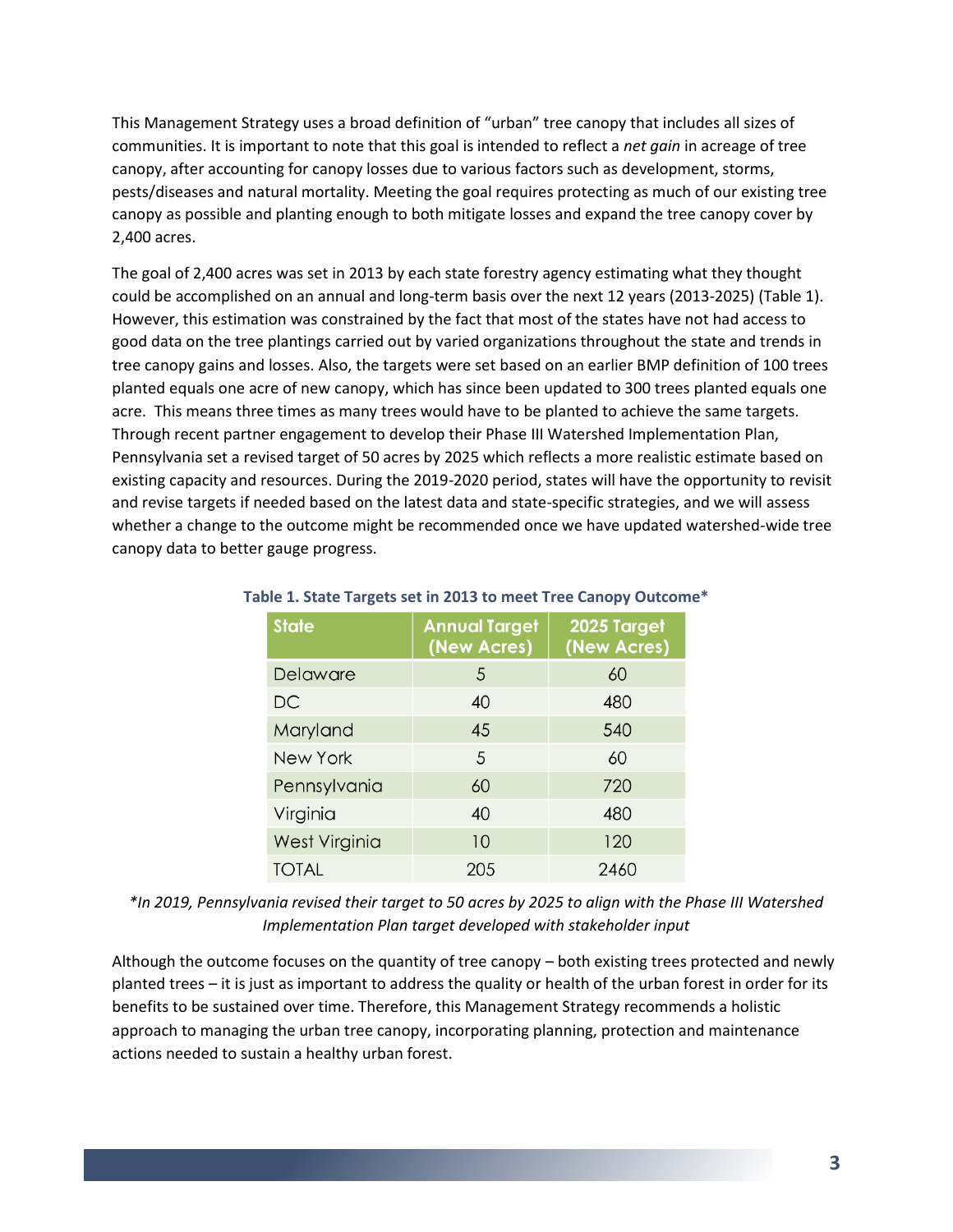One component of the urban tree canopy that provides unique water quality benefits is urban riparian forest buffers along waterways. The [Forest Buffer Management Strategy](http://www.chesapeakebay.net/managementstrategies/strategy/forest_buffer) addresses riparian buffer goals and actions throughout the watershed, with an emphasis on agricultural lands. Because riparian buffers are such a valuable practice in urban and suburban areas as well, they are included in the suite of information, tools and technical assistance developed to support the Tree Canopy outcome.

#### **Baseline and Current Condition**

One area of progress since the first Tree Canopy Management Strategy was released has been the development of a watershed-wide tree canopy dataset, as part of the Chesapeake Bay Program partnership's investment in high resolution land cover data. Table 2 shows the Baseline for the Tree Canopy outcome, based on the 2013 land cover data.

#### **Table 2. Tree Canopy Outcome Baseline (acres within Chesapeake Bay watershed) based on 2013 high resolution land cover data.**

| <b>Jurisdictions</b> | <b>Total Tree</b><br>Canopy<br>(acres) | <b>Forest in Urban</b><br><b>Areas &amp; Clusters</b><br>(acres) | <b>BASELINE</b><br><b>Tree Canopy +</b><br><b>Urban Forest</b><br>(acres) |
|----------------------|----------------------------------------|------------------------------------------------------------------|---------------------------------------------------------------------------|
| Delaware             | 6,320                                  | 3,414                                                            | 9,734                                                                     |
| District of Columbia | 8,073                                  | 4,477                                                            | 12,550                                                                    |
| Maryland             | 317,076                                | 331,308                                                          | 648,384                                                                   |
| New York             | 50,840                                 | 22,058                                                           | 72,898                                                                    |
| Pennsylvania         | 293,821                                | 148,724                                                          | 442,545                                                                   |
| Virginia             | 407,940                                | 303,375                                                          | 711,315                                                                   |
| West Virginia        | 46,069                                 | 15,481                                                           | 61,549                                                                    |
| Watershed            | 1,130,139                              | 828,837                                                          | 1,958,976                                                                 |

*Note: Column 1 = Tree Canopy over Turf Grass and Tree Canopy over Impervious (both from Phase 6 land use). Column 2 = Forest as defined in Phase 6 model land use, exclusive of tree canopy; filtered to only 2010 Census Urban Areas and Urban Clusters.*

In 2018, the Forestry Workgroup developed a proposal for a Tree Canopy Indicator that would use these data and other sources to track progress on this outcome over time. The Tree Canopy indicator was approved by Chesapeake Bay Program partners and has two components: 1) urban tree planting best management practices (BMPs) reported by states annually to track progress towards meeting the Chesapeake Bay Total Maximum Daily Load (Bay TMDL); and 2) remotely-sensed changes in tree canopy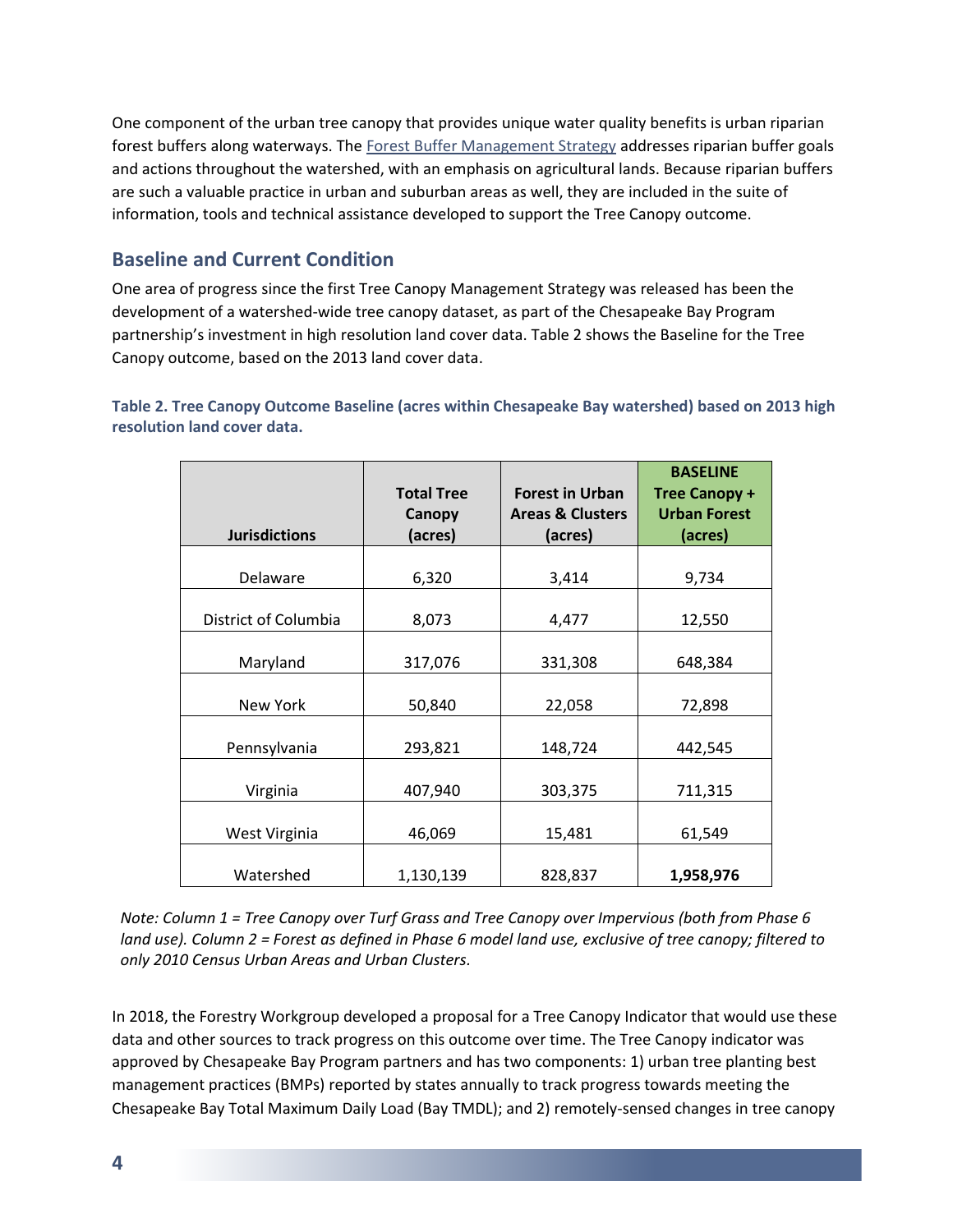updated approximately every five years. Both of these components combined represent the annual extent of tree canopy in the Bay watershed. Indicators and progress information for all the *Chesapeake Bay Watershed Agreement* goals are communicated via th[e ChesapeakeProgress website,](https://www.chesapeakeprogress.com/) and the current page for Tree Canopy will be updated once indicator data are finalized in 2019.

# **III. Participating Partners**

The following partners have participated in the development of this Management Strategy. An updated two-year workplan (2019-2020), which identifies additional partner commitments for implementation of actions, accompanies this Management Strategy.

*Chesapeake Bay Watershed Agreement* Signatories and key implementing partners:

- State of Delaware
- State of Maryland
- District of Columbia
- Commonwealth of Pennsylvania
- State of New York
- State of Virginia
- State of West Virginia
- Chesapeake Bay Commission
- USDA Forest Service
- Alliance for the Chesapeake Bay
- Cacapon Institute

The development and implementation of the Tree Canopy Management Strategy is being led by the Chesapeake Bay Program [Forestry Workgroup.](http://www.chesapeakebay.net/groups/group/forestry_workgroup) Formed in 1989, the Forestry Workgroup is coordinated by the U.S. Department of Agriculture (USDA) Forest Service with longstanding representation from all Bay state forestry agencies and a variety of federal, state, local and nongovernmental partners. The lead state agency representatives contributing to the Tree Canopy Management Strategy are listed in Table 3 and serve as points of contact for other groups who would like to be involved with the Management Strategy.

#### **Local Engagement**

The Tree Canopy outcome will only be achieved through the efforts of local governments and their urban forestry partners working to plant, protect and maintain the community's tree canopy. Local governments play a primary role in achieving tree canopy goals by establishing and enforcing supportive policies and ordinances, providing funding and staffing, building partnerships with non-profit and private entities and tracking progress in meeting goals. Nongovernmental urban forestry partners, watershed groups and other conservation organizations often provide critical support to local governments in planting and maintaining trees, engaging volunteers and building public support. Because community governance varies significantly across the watershed in structure, policy and capacity, the Management Strategy recognizes that flexible, locally adapted approaches are needed to support tree canopy goals. The rest of this Management Strategy identifies key needs and management approaches related to local engagement, which are detailed more fully in the accompanying two-year workplan. These efforts will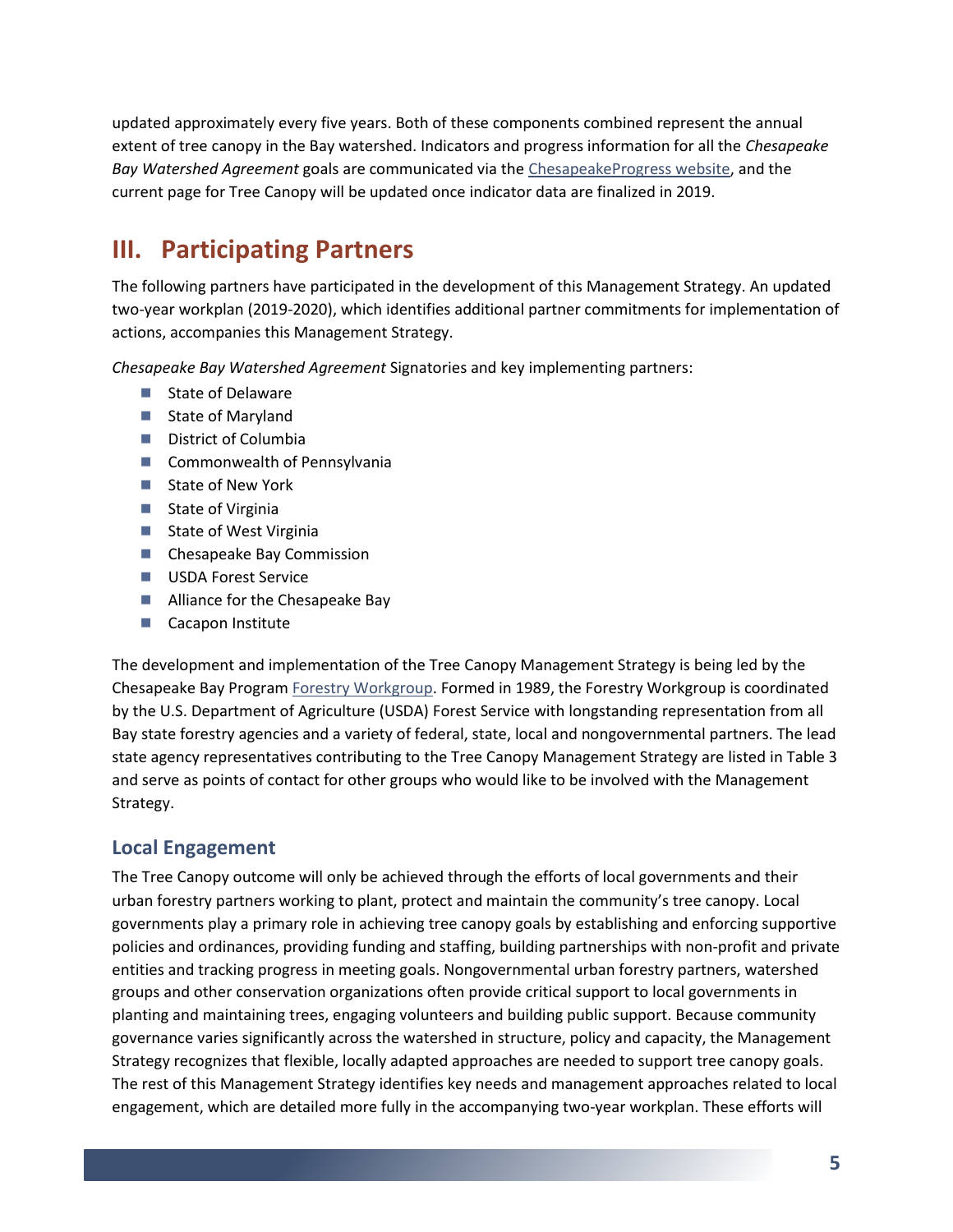be closely coordinated with the Chesapeake Bay Program Local Leadership Workgroup, the Local Government Advisory Committee and the Diversity Workgroup.

| <b>Jurisdiction</b>         | <b>Lead Agency/contact</b>                                                                                                                                       |
|-----------------------------|------------------------------------------------------------------------------------------------------------------------------------------------------------------|
| <b>Federal Coordination</b> | <b>USDA Forest Service</b><br>Julie Mawhorter, julie.mawhorter@usda.gov                                                                                          |
| <b>State</b>                |                                                                                                                                                                  |
| Delaware                    | Delaware Forest Service<br>Kesha Braunskill, kesha.braunskill@state.de.us                                                                                        |
| District of Columbia        | DDOT Urban Forestry Division<br>Robert Corletta, robert.corletta@dc.gov<br>District Dept. of Environment<br>Jim Woodworth, James. Woodsworth@dc.gov              |
| Maryland                    | Maryland DNR Forest Service<br>Marian Honeczy, marian.honeczy@maryland.gov                                                                                       |
| New York                    | NYSDEC, Div. Lands and Forests<br>Gloria VanDuyne, gloria.vanduyne@dec.ny.gov                                                                                    |
| Pennsylvania                | PA-DCNR Bureau of Forestry<br>Rachel Reyna, rreyna@pa.gov                                                                                                        |
| Virginia                    | VA Dept. of Forestry<br>Lara Johnson, lara.johnson@dof.virginia.gov                                                                                              |
| West Virginia               | Cacapon Institute (CB Tree Canopy Coordinator)<br>Frank Rodgers, frodgers@cacaponinstitute.org<br>WV Div. of Forestry<br>Herb Peddicord, Herb.F.Peddicord@wv.gov |

**Table 3. Key Contacts for Tree Canopy Management Strategy**

### **IV. Factors Influencing Success**

To begin engaging a broad network partners in guiding this Strategy's development, the Chesapeake Urban Tree Canopy Summit was hosted on October 14-15, 2014 in Linthicum, Maryland by the Forestry Workgroup, Alliance for the Chesapeake Bay, and Maryland Dept. of Natural Resources, with funding support from the Environmental Protection Agency. The agenda, recorded presentations, attendee list, and Summit Proceedings report are available on the [Chesapeake Tree Canopy Network website.](http://chesapeaketrees.net/2017/03/01/urban-tree-canopy-summit/) Over 80 representatives from across the watershed attended, and a larger list of over 250 "interested parties" have participated in meetings and updates on the Management Strategy process. In addition to featuring state programs, the Summit highlighted the critical role of urban forestry partner organizations who work closely with local governments on tree canopy goals – groups such as TreeBaltimore, TreeFredericksburg, Parks and People Foundation, Casey Trees, Alliance for the Chesapeake Bay, Virginia Tree Stewards, and many more.

The Summit offered an opportunity to learn about and start to prioritize the array of social and environmental factors that influence the ability to meet local tree canopy goals. The equation in Figure 2 illustrates the basic components of achieving an Urban Tree Canopy goal, demonstrating that success is not just a matter of how many trees are planted, but how existing and new trees grow and survive over time as a function of the protection and maintenance that is provided. It also shows the canopy losses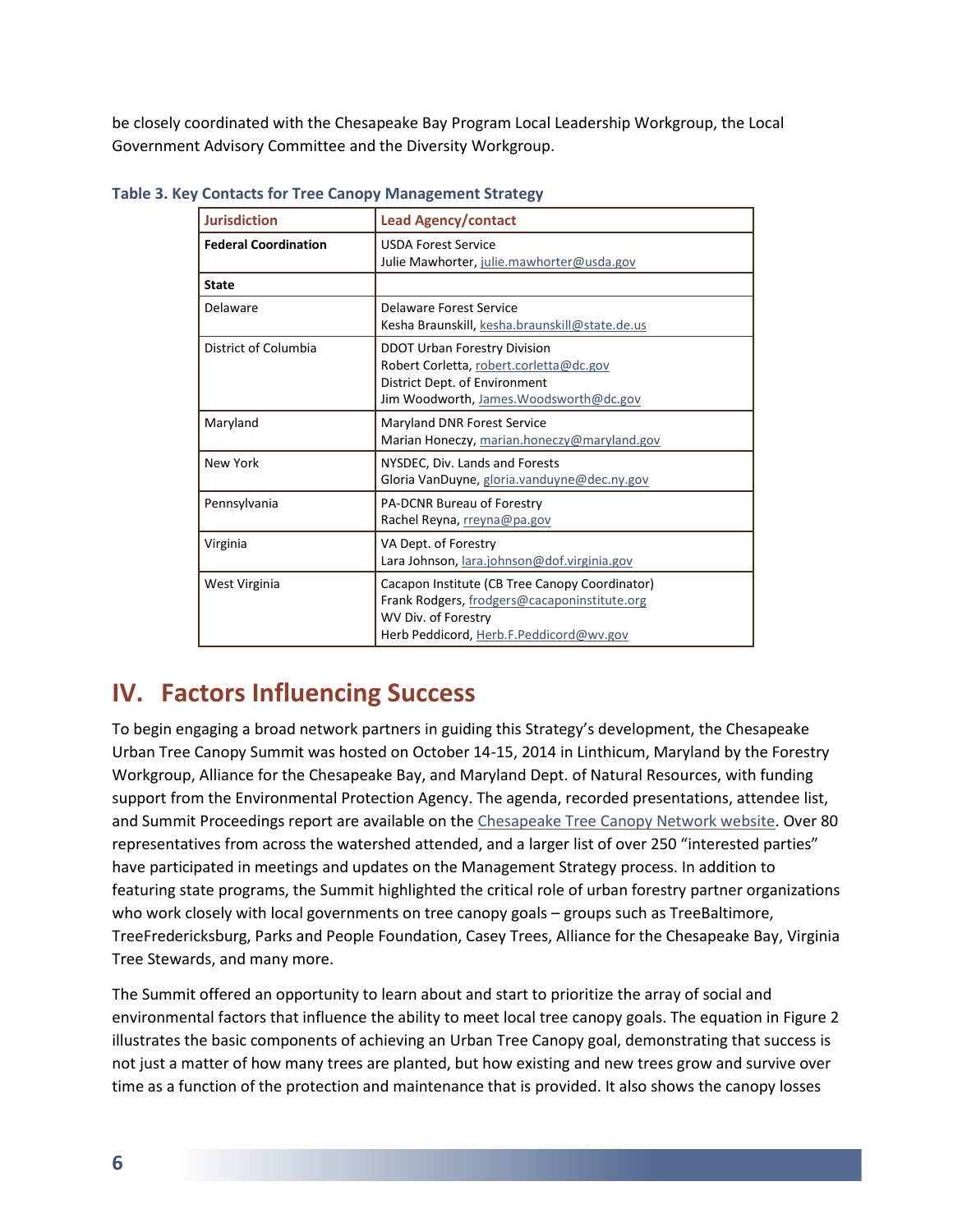that occur through removals and mortality. Each element of this equation is influenced by a host of social and environmental factors, summarized in Figure 2 and Table 4.



*Figure 2. The Basic Components of Achieving an Urban Tree Canopy Goal*

*Figure 2. The Basic Components of Achieving an Urban Tree Canopy Goal*

In developing the first version of this Management Strategy in 2015, the Forestry Workgroup and interested stakeholders assisted in ranking some of these key "influencing factors" to help prioritize those areas that can be impacted most readily through Management Strategy actions and collaboration. A rough ranking of these factors is included in Table 4 below. In developing the latest two-year workplan for Tree Canopy (2019-2020), the Logic Table's list of influencing factors were renamed somewhat to be consistent with the list of factors being used across all Chesapeake Bay Program outcomes.

Hearing from stakeholders at the Summit helped to illumine a few priority needs and opportunities for the partnership to focus on first. Limited funding and capacity at the local level was a primary concern. Further, a need was expressed for making trees "count" in the context of the Chesapeake Bay TMDL – that is, ensuring that the water quality benefits of existing urban tree canopy and newly planted trees are credited in the TMDL modeling tools and BMP accounting framework. Stakeholders felt that addressing these crediting concerns would provide a stronger incentive for state and local stormwater program managers to include and invest in tree canopy as a priority practice, among other traditional and green infrastructure BMPs in Watershed Implementation Plans. These issues were a focal point in implementation of the first two-year workplan (2016-2018).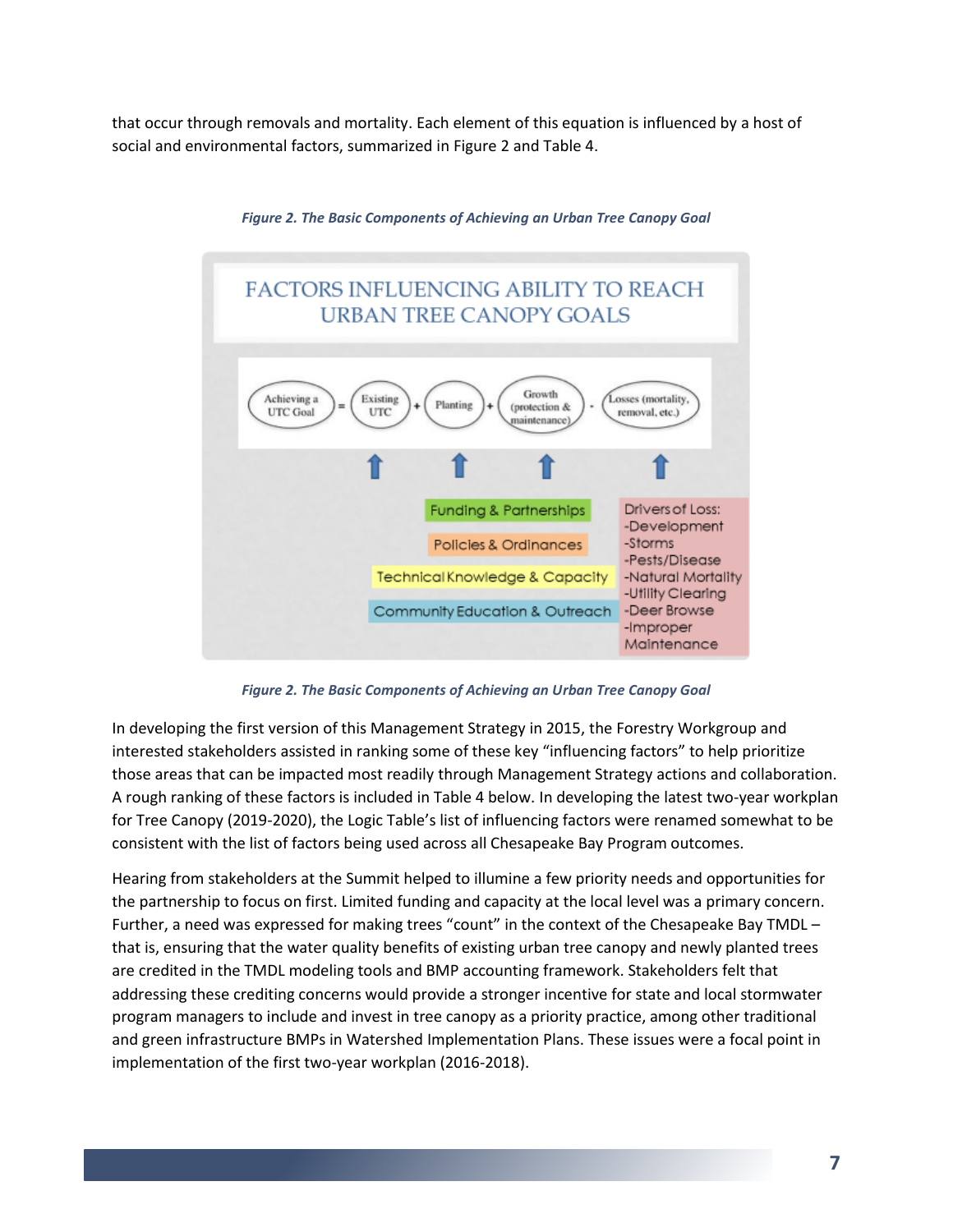**Table 4. Factors Influencing Ability to Meet Goal – ranked by priority to be addressed through Management Strategy actions**

|                                                                                                                                                                                                                                                                                                     | <b>Rank</b><br>$(1 = higher, 5 = lowest)$ |
|-----------------------------------------------------------------------------------------------------------------------------------------------------------------------------------------------------------------------------------------------------------------------------------------------------|-------------------------------------------|
| Funding/partnerships<br>• State funding<br>Local funding                                                                                                                                                                                                                                            | 1                                         |
| Private/foundation/other funding                                                                                                                                                                                                                                                                    |                                           |
| Policies/ordinances<br>• State policies/regulations<br>Local policies/ordinances<br>TMDL/Stormwater program priorities                                                                                                                                                                              | 2                                         |
| Community outreach and education<br>• State or CB-wide outreach campaigns<br>• Locally driven outreach campaigns                                                                                                                                                                                    | 5                                         |
| Capacity/knowledge<br>• Of local government<br>Of nonprofit/volunteers/partner groups<br>Of private sector                                                                                                                                                                                          | 4                                         |
| <b>Key Drivers of Canopy Loss</b><br>Development<br>Storms<br>Pest/disease (e.g. Emerald Ash Borer, etc.)<br>Utility-related removals<br>Homeowner/property owner removals<br>٠<br>Mortality – poor maintenance/site conditions<br>٠<br>Natural Mortality - aging tree populations<br>• Deer Browse | 3                                         |

### **V. Current Efforts and Gaps**

Across the watershed, there are vital state and local programs that help communities with tree planting and management. Each state forestry agency, supported in part by annual Urban and Community Forestry program funding from the USDA Forest Service, delivers a variety of technical, financial, and educational assistance to help communities sustain and enhance their tree canopy. Local programs are the primary driver of tree canopy efforts, but capacity and investment varies widely across the watershed. On the whole, local programs will need to be strengthened significantly to reduce canopy losses, accelerate plantings, and bolster maintenance efforts in order to make progress in their tree canopy goals.

This section highlights some of the recent partnership actions completed to advance the Tree Canopy outcome and notes some of the critical gaps that we aim to address through management approaches and two-year workplan (2019-2020) actions.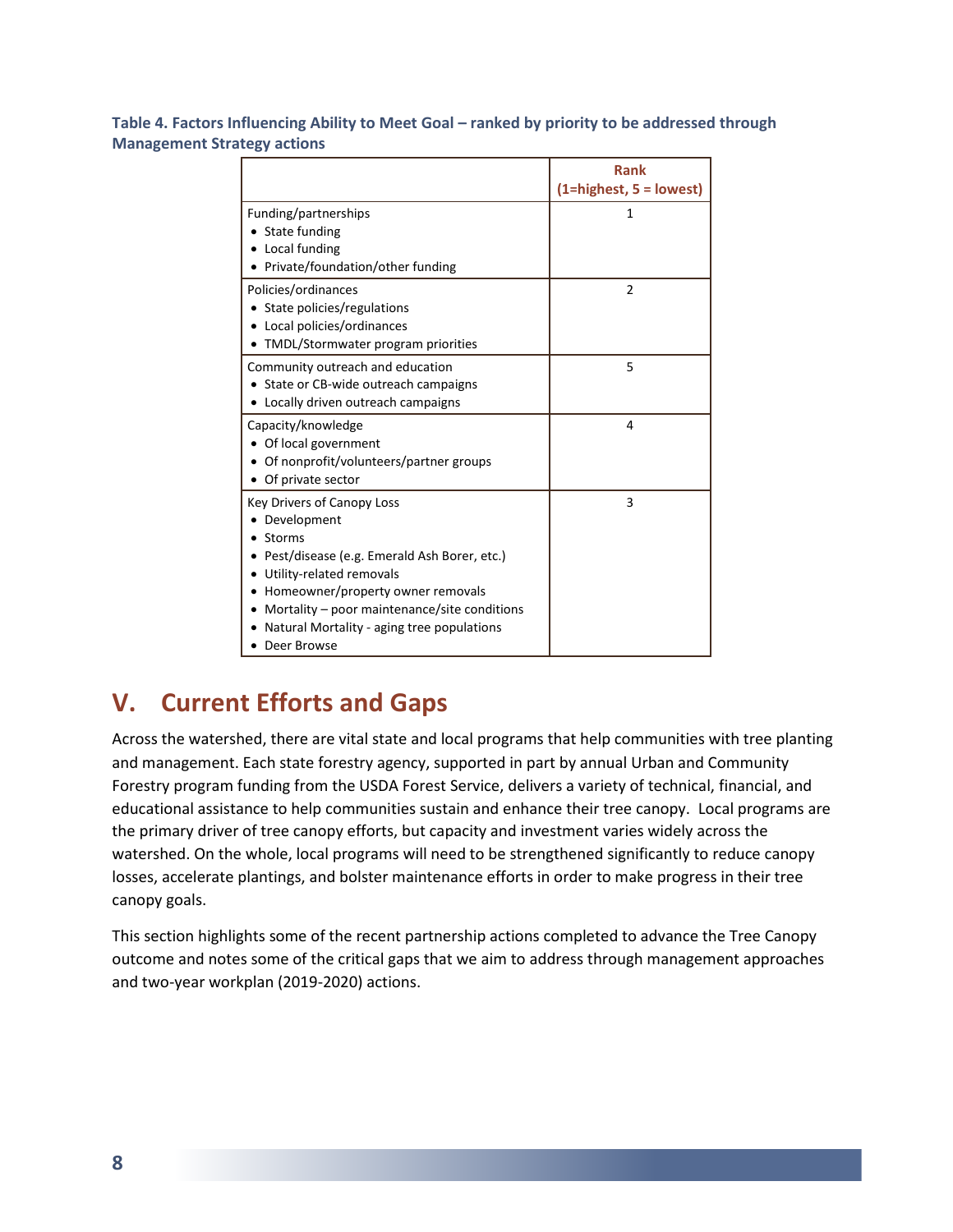#### Current Efforts - Key Areas of Progress (2016-2018 Workplan)

Management Approach 1: Bolster Funding & Partnerships

- $\circ$  State urban forestry grant programs and policies/regulations (where they exist) are the primary source of reported tree canopy progress at this time (Action 1.1)
- o Partners worked together to develop a comprehensive guide, [Financing Urban Tree Canopy](http://chesapeaketrees.net/category/funding/) [Programs: Guidebook for Local Governments in the Chesapeake Bay Watershed,](http://chesapeaketrees.net/category/funding/) released in March 2019. This NFWF-funded project was led by UMD Environmental Finance Center and Alliance for the Chesapeake Bay and engaged localities from the Metropolitan Washington Council of Governments and beyond. (Actions 1.2, 1.3)

#### Management Approach 2: Strengthen Policy & Ordinances

o The Forestry Workgroup worked with Chesapeake Bay Program partners to credit/incentivize urban tree canopy in the TMDL framework through 1) incorporating tree canopy data layers/loading rates into the Land Use Model used for the Bay TMDL and 2) defining/approving urban tree planting and [urban forest planting BMP credits](https://chesapeakestormwater.net/urban-tree-canopy-expansion/) through the BMP Expert Panel process (Action 2.2).

Management Approach 3: Increase Technical Capacity & Knowledge

 $\circ$  Through the Chesapeake Bay Program's [high resolution land cover data project,](https://chesapeakeconservancy.org/conservation-innovation-center/high-resolution-data/land-cover-data-project/) tree canopy data are now freely available for the entire watershed and have been incorporated into the free online analysis too[l i-Tree Landscape](http://www.itreetools.org/landscape/) (Action 3.2) The Forestry Workgroup developed the methodology for the new Tree Canopy Indicator, which will be used to track progress utilizing a combination of land cover data updates and annual tree planting BMP data.

Management Approach 4: Expand Education & Outreach

- o The Alliance for the Chesapeake Bay, USDA Forest Service, and Forestry Workgroup collaborated to launch th[e Chesapeake Tree Canopy Network](http://www.chesapeaketrees.net/) website, which provides a hub of technical and funding information, best practices, a quarterly e-newsletter, and "community spotlight" stories from across the watershed. (Action 4.2)
- o Metropolitan Washington Council of Governments was awarded a USDA Forest Service grant to complete the Tree Canopy, Environmental Justice & Community Engagement project, including a 2017 "Trees for All" [regional workshop,](http://chesapeaketrees.net/2017/08/25/trees-for-all-workshop/) pilot community projects in the Anacostia watershed, and a set of case studies that will be released in 2019 (Actions 4.1, 4.4)

While these partnership actions have been important first steps in building some foundational resources around the Tree Canopy outcome, much work remains to be done. Table 5 provides a summary of key gaps identified by partners and included in our Tree Canopy Outcome Logic Table and Two-Year Workplan.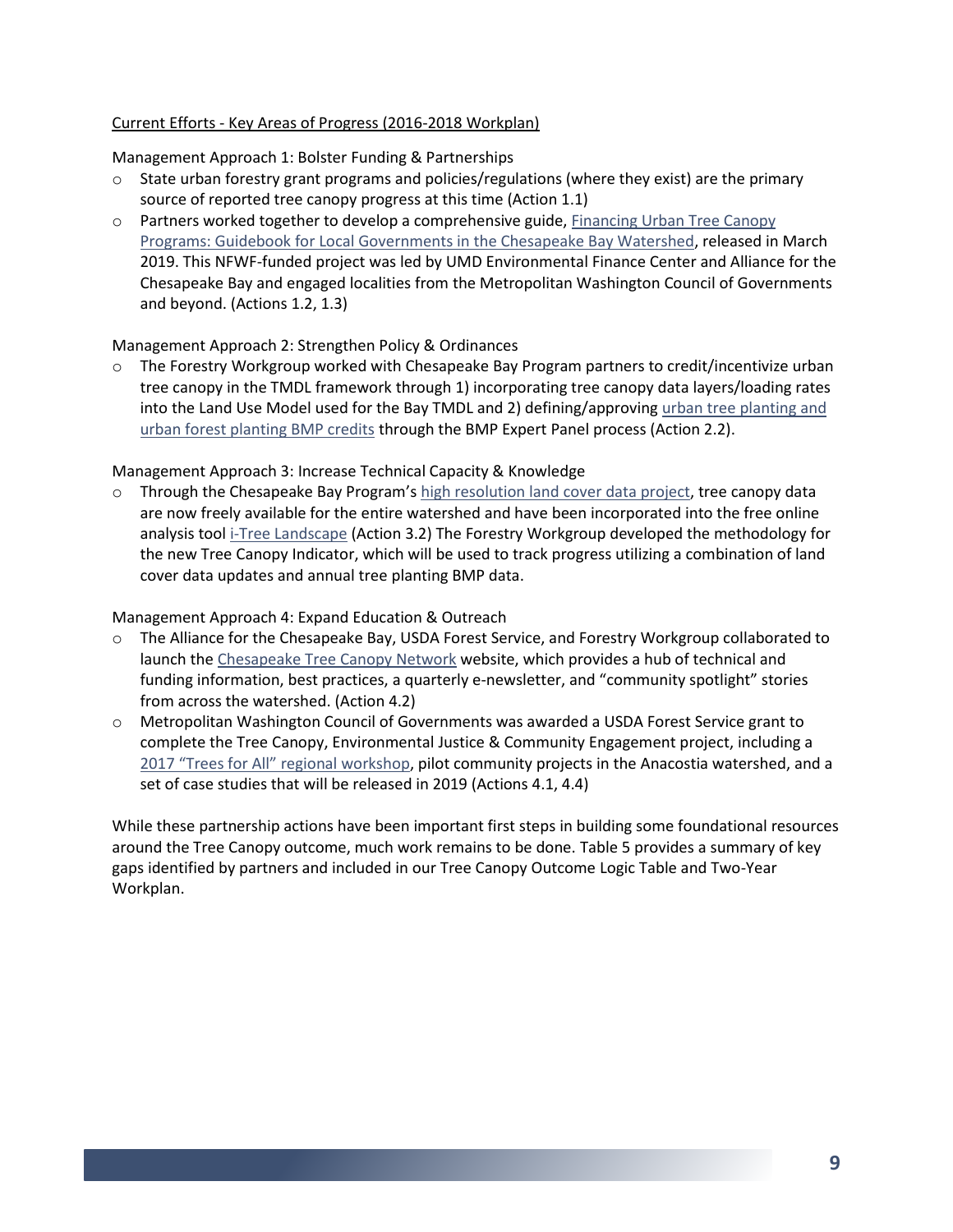#### **Table 5. Key gaps/needs influencing ability to achieve Tree Canopy outcome**

| <b>Factors Influencing Outcome</b>                                                                                                                                                                                                                                                                                | <b>Gaps</b>                                                                                                                                                                                                                                                                |
|-------------------------------------------------------------------------------------------------------------------------------------------------------------------------------------------------------------------------------------------------------------------------------------------------------------------|----------------------------------------------------------------------------------------------------------------------------------------------------------------------------------------------------------------------------------------------------------------------------|
| <b>Funding and Finances</b>                                                                                                                                                                                                                                                                                       | Funding (federal, state, local) to support tree canopy efforts (both<br>planting and preservation) is still primary need cited by partners;<br>need to work with jurisdictions and funding partners to incorporate<br>and act on findings from Tree Canopy Financing Guide |
| <b>Federal and State Government</b><br><b>Agency Engagement</b>                                                                                                                                                                                                                                                   | More engagement with other state agencies (water quality, etc.)<br>and other federal partner agencies needed next cycle, especially<br>around tree canopy as stormwater/MS4/WIP strategy                                                                                   |
| <b>Local Government Agency</b><br><b>Engagement</b>                                                                                                                                                                                                                                                               | Need to ramp up local engagement for tree canopy implementation<br>and tracking through WIP/TMDL process and through UTC network<br>capacity building efforts                                                                                                              |
| Legislative Engagement at State and<br><b>Local Level: Policies and Ordinances</b>                                                                                                                                                                                                                                | More partnership focus needed to assess and help strengthen local<br>ordinances and policies for tree canopy planting/preservation and<br>capacity for their implementation and/or enforcement                                                                             |
| <b>Partner Coordination</b>                                                                                                                                                                                                                                                                                       | Within jurisdictions, need greater collaboration with state and local<br>water quality/stormwater programs and NGO efforts; at CBP need<br>greater collaboration with related outcomes and workgroups (local<br>leadership, diversity, stewardship, schools, climate etc.) |
| <b>Scientific and Technical</b><br><b>Understanding: Technical Capacity</b><br>and Knowledge                                                                                                                                                                                                                      | Need user-friendly tree tracking tool for reporting BMP progress;<br>Need to get data, BMP information, training and resources out to<br>more partners (e.g. local governments, NGOs, stormwater<br>managers, etc.)                                                        |
| <b>Public and Landowner Engagement:</b><br><b>Education and Outreach</b>                                                                                                                                                                                                                                          | Need to continue and build on Tree Canopy and Environmental<br>Justice project to reach high need/opportunity communities;<br>Increase collaboration with CBP Green Schools efforts                                                                                        |
| <b>Environmental Factors Challenging</b><br><b>Tree Canopy progress:</b><br>Population Growth (Development);<br>Climate Change (storms, drought,<br>etc.)<br>Biota (pests, invasive species, etc.)<br>Habitat Condition (poor soils,<br>utility/infrastructure conflicts, etc.<br>impacting urban tree plantings) | Needs more attention in future workplans, weaving in new strategic<br>focus to integrate and address these factors                                                                                                                                                         |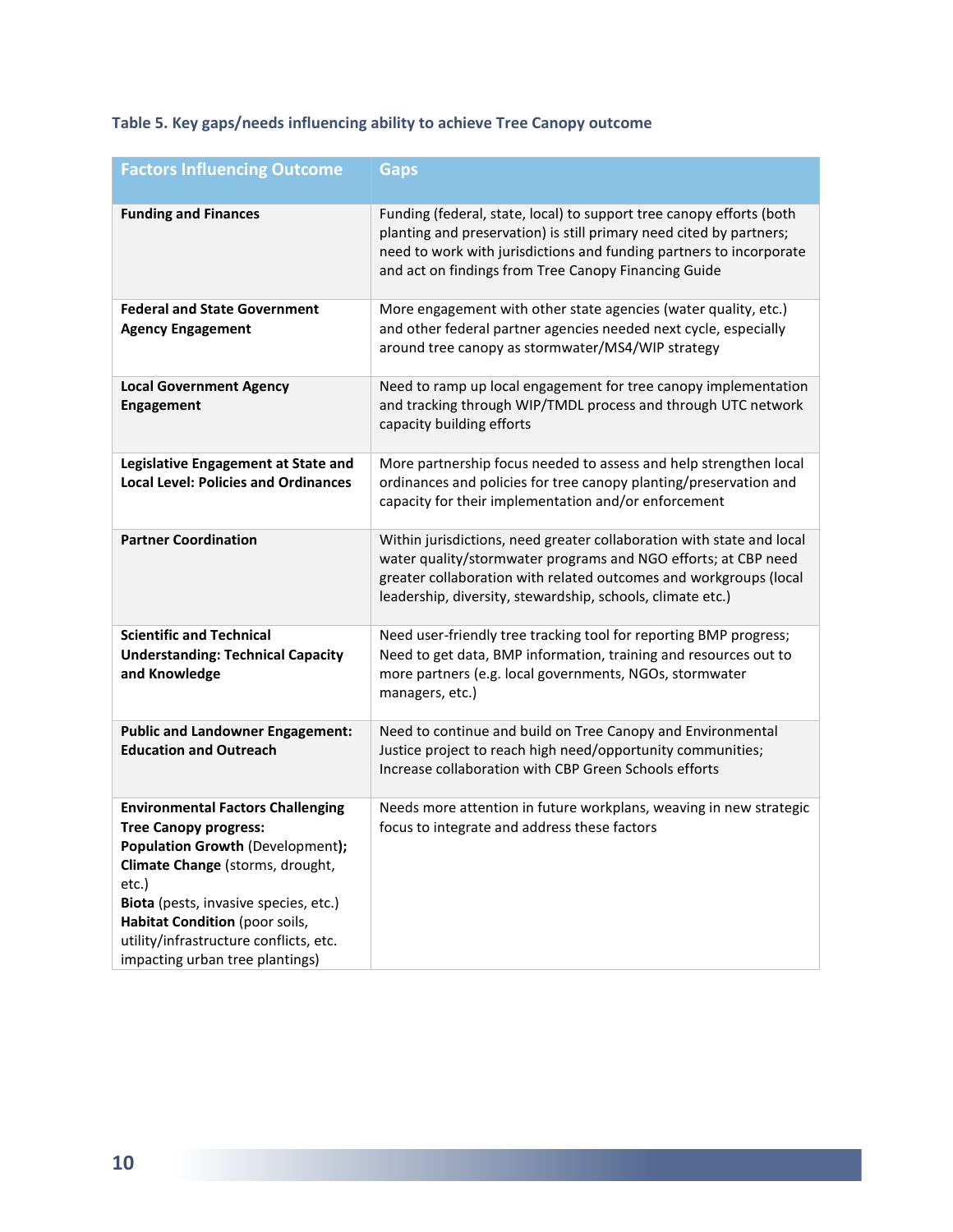### **VI. Management Approaches**

This section highlights long-term partnership strategies that will continue to be pursued to address key needs and gaps for meeting the Tree Canopy outcome (Table 6). A more detailed set of near-term actions for each of the management approaches is provided in the latest two-year workplan (2019- 2020).

Based on our recent review of current efforts and gaps, the following overarching priorities will be a focal point in the next two years of partnership actions, and specific requests ("asks") that were conveyed to the Management Board in the November 2018 Strategy Review System (SRS) Meeting are noted for each.

#### **1. Build state and local capacity through new funding and policy strategies**

- $\checkmark$  Build demand through compelling messaging/outreach materials that highlight latest research on tree canopy co-benefits and new partnership opportunities
- $\checkmark$  Use Tree Canopy Financing Guide, Healthy Watershed Forest Retention Study, and proposed TC Communications and Outreach plan as a platform for new strategies and local capacity building

#### **Management Board Asks:**

- $\checkmark$  Provide CBP Communications, LGAC, and cross-outcome support for integrated messaging and outreach campaign
- $\checkmark$  Help us plant and protect more trees!
- $\checkmark$  Support action team on tree canopy funding and policy strategies with high level state representation; report recommendations to Executive Council

*(note: this request has been incorporated into a "roundtable" in conjunction with the Urban Tree Canopy Summit 2.0 action below)*

#### **2. Promote tree canopy more vigorously through state and local stormwater programs and WIP efforts**

- $\checkmark$  Bolster urban tree BMPs in WIP III planning efforts
- $\checkmark$  Overcome barriers to tree protection and planting in urban stormwater programs **Management Board Ask:**
- $\checkmark$  Assure agency teamwork in integrating tree canopy goals in WIP planning and stormwater program delivery

#### **3. Increase local and partner engagement in tree canopy strategies and tracking progress**

- $\checkmark$  Develop user-friendly BMP Tree Tracking tool to capture local/partner efforts not currently reported
- ✓ With LGAC help, engage local partners in latest tools, data, and strategies through Chesapeake Tree Canopy Summit 2.0

#### **Management Board Ask:**

 $\checkmark$  Come to the summit! Help your local partners participate and identify funding for support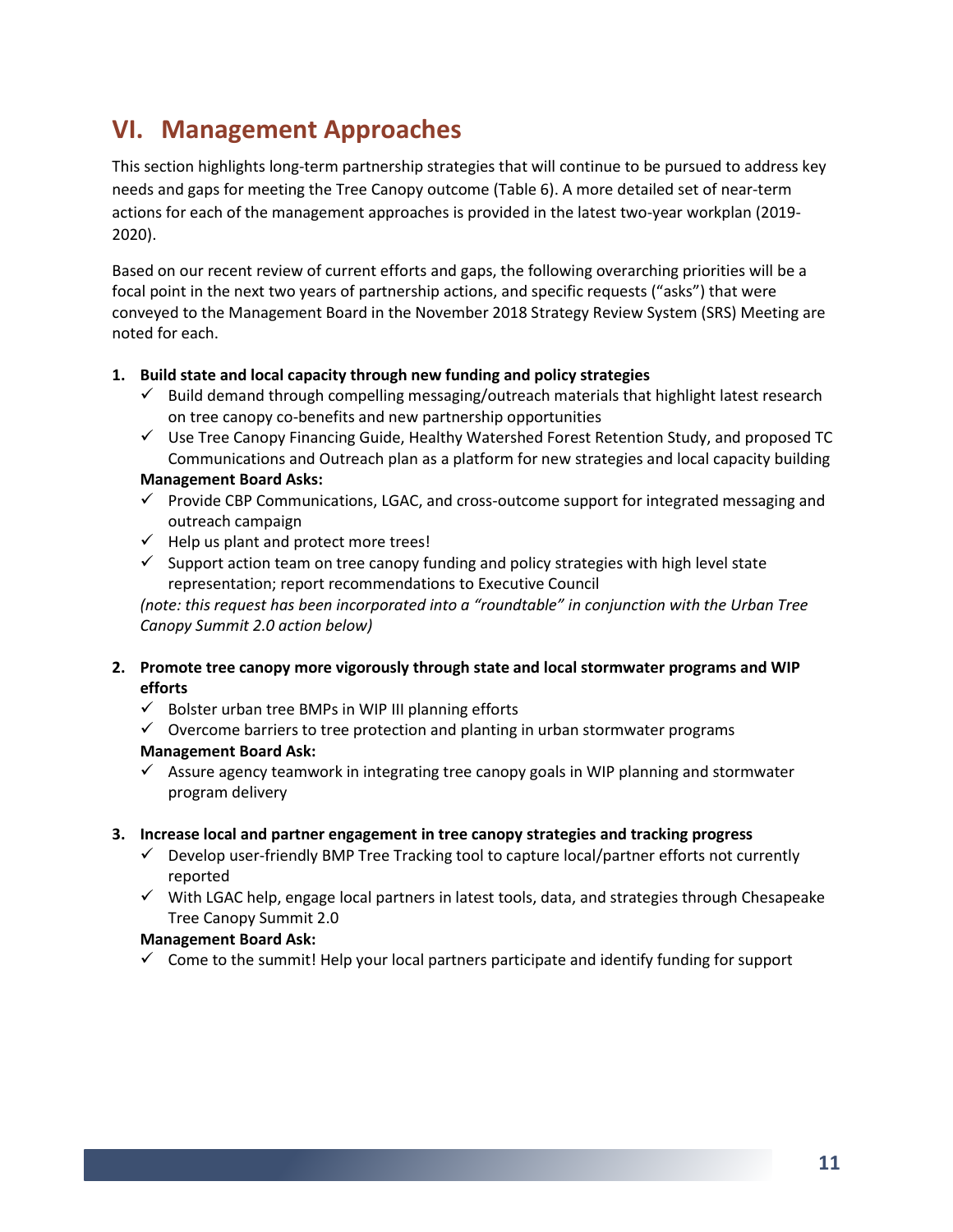#### **Table 6. Management Approaches (Longterm)**

#### **Tree Canopy Management Approaches**

#### **1. Bolster Funding & Partnerships**

1.1. Implement state programs and grants to incentivize tree canopy progress.

1.2.Assess and summarize federal, state, local and private funding opportunities available to support local UTC implementation, including riparian forest buffers in developed areas. (COMPLETED 2016-2018)

1.3. Provide guidance/case studies/best practices for local governments and partner organizations on how to strengthen funding and partnerships for UTC.

1.4. Explore options for expanding UTC funding for diverse Chesapeake communities through leveraging federal, state, and private resources. (e.g. work with Bay Funders Network)

#### **2. Strengthen Policy & Ordinances**

2.1. Review state and local policies in place to support urban tree canopy and provide recommendations on best practices, model ordinances, etc. for Bay jurisdictions

2.2. Support efforts to credit/incentivize tree canopy protection in addition to planting in the TMDL framework. (COMPLETED 2016-2018)

2.3. Work with stormwater program managers (federal/state/local) to better integrate urban tree canopy and riparian buffer goals with TMDL/WIP implementation and MS4 programs.

#### **3. Increase Technical Capacity & Knowledge**

3.1. Provide guidance, training, and technical assistance to help local governments and partners develop robust urban tree canopy implementation programs.

3.2. Support the development of Baywide high resolution UTC data updated regularly (e.g. every 5 years) to track progress/net gain. (COMPLETED 2016-2018, update ongoing)

3.3 Work with states to develop user-friendly tracking and verification systems for groups to report urban tree planting to the Chesapeake Bay model for BMP credit, in alignment with Chesapeake Bay Program Forestry BMP Verification Guidance.

3.4. Provide guidance and standards/best practices for tree planting and maintenance to improve long-term survival.

#### **4. Expand Community Outreach & Education**

4.1. Work with the Diversity Workgroup and solicit guidance from LGAC and others to facilitate greater local participation, including representation of underserved and underrepresented communities.

4.2. Use online tools/webinars/listserves to support ongoing training and information sharing in the urban forestry community of practice. (e.g. a "Chesapeake Tree Canopy" group within the existing Chesapeake Network tools)

4.3. Develop and pilot social marketing and other innovative outreach methods to broaden community engagement in urban tree canopy implementation.

4.4. Develop communication and outreach strategies targeted to diverse audiences, focusing on areas with greatest need and opportunity. (e.g. low canopy/underserved communities; schools, faith-based, and other civic organizations; homeowner associations; etc.)

4.5. Continue to increase and promote the number of Arbor Day events and UTC education programs on DoD installations for military community awareness.

4.6. Develop educational resources that expand the awareness, appreciation, planting and stewardship of fruit and nut trees within educational institutions, under-served communities, parks and other public lands.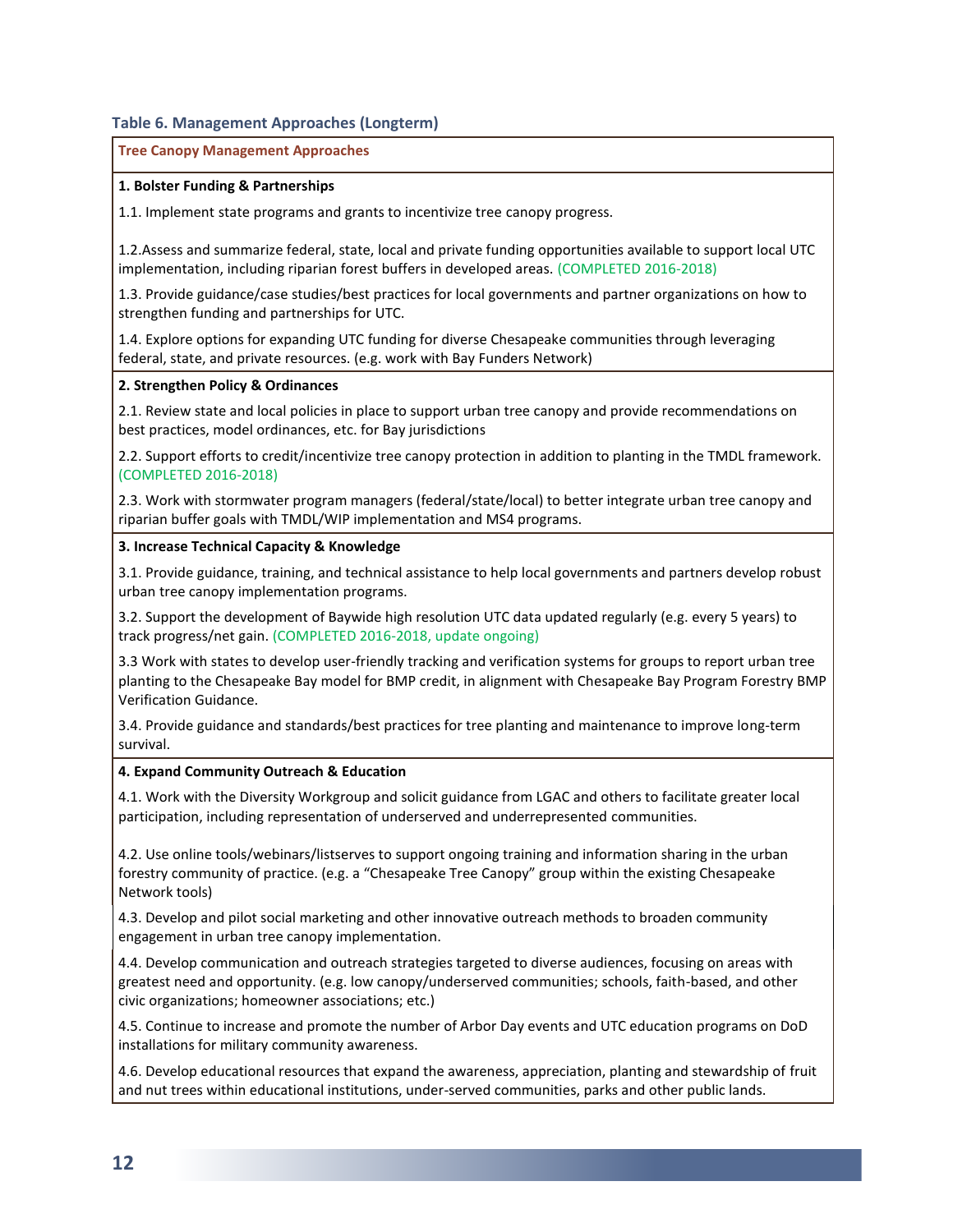#### **Cross-Outcome Collaboration and Multiple Benefits**

The Tree Canopy outcome overlaps with and complements a number of other Chesapeake Bay Program outcomes and workgroups and will be integrated as much as possible with these related efforts. We will continue and expand our coordination with the following Chesapeake Bay Program workgroups, and any others who express interest in working with us:

- Local Leadership Workgroup and Local Government Advisory Committee.
- Water Quality Goal Implementation Team, including Urban Stormwater Workgroup and Land Use Workgroup.
- Stewardship Goal Implementation Team, including Diversity Workgroup, Citizen Stewardship Team, Education Workgroup (schools initiatives).
- Healthy Watersheds Goal Implementation Team forest conservation resources/tools
- Climate Resilience Workgroup.
- Communications Workgroup.

There are many opportunities to collaborate more with specific efforts that complement other GIT activities. Local Leadership – including collaboration with LGAC - is a prime area of need and opportunity, as we continue to try to build capacity, support and best practices for local funding and ordinances that support tree canopy. The Healthy Watersheds GIT's Forest Retention project will provide insight for tree canopy preservation, and the project's work related to crediting conservation is vital to tree canopy. We will continue to stay engaged in the Diversity Workgroup and coordinate future tree canopy and environmental justice engagement efforts. There is much interest in collaborating with the Education Workgroup and related goals on tree canopy implementation and education efforts on school grounds. We would like to be integrated with the Citizen Stewardship metrics/efforts where appropriate and engage with cross-GIT social marketing approaches that could be used for tree canopy. And, in the future, we plan to engage with the Climate Change Workgroup to promote tree canopy as a mitigation strategy that is particularly helpful with addressing urban heat island and public health priorities. Priority collaborative projects are noted in the current two-year workplan.

### **VII. Monitoring Progress**

When the Tree Canopy outcome was adopted in the 2014 *Watershed Agreement*, the Chesapeake Bay Program partnership did not have a well-established mechanism for tracking progress in achieving the Tree Canopy outcome. In the last few years of partnership action, some advancements have been made. A Tree Canopy indicator methodology was developed and approved in 2018, which utilizes high resolution land cover data to track long-term gains and losses in tree canopy over time, supplemented by annual urban tree BMP data reported for the Bay TMDL.

To track real-time progress that jurisdictions and partners are making in planting trees to increase canopy, we will use annual BMP progress data that are reported for the Bay TMDL. We will use the combined reported acres of Urban Tree Planting, Urban Forest Planting, and Urban Forest Buffer BMPs to summarize progress in each state, wherever they are reported in the watershed.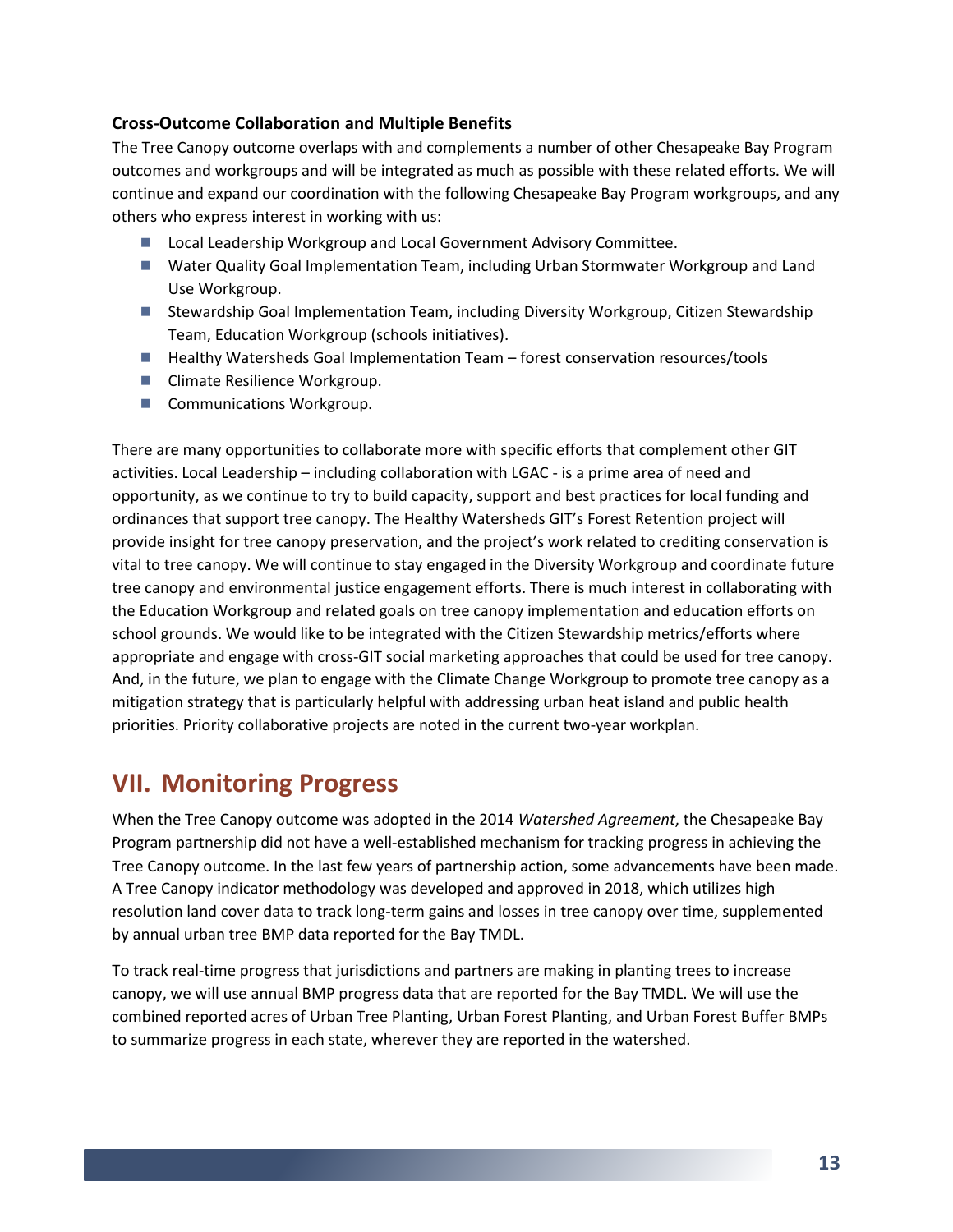Most jurisdictions are reporting some BMP data on state-funded urban tree planting, but most do not have reporting systems set up to get tree planting data from local governments and partners across the state. The Forestry Workgroup will work with state forestry partners and Phase III Watershed Implementation Plan (WIP)/Bay TMDL reporting contacts in 2019-2020 to scope and develop as needed a tree tracking tool to meet the reporting needs of states.

The annual BMP data provide the best real-time estimate of tree canopy expansion. However, this measure only captures gains, not the losses in tree canopy that we know are occurring across the landscape every day due to development, storms, rising sea levels, invasive pests such as Emerald Ash Borer and other factors. To track overall net changes in tree canopy, remotely-sensed land cover data are needed to supplement the annual BMP data.

Thanks to the Chesapeake Bay Program's investment in high-resolution land cover and land use data with tree canopy coverage, we have a remotely-sensed estimate of tree canopy throughout the watershed for 2013-14. The first planned update of the high-resolution land cover and land use data is scheduled for release in 2021 based on 2018-19 imagery. Having this second year of data will be tremendously helpful in assessing the tree canopy change that has occurred since 2013, and will help us refine the Tree Canopy indicator methodology as needed for the future.

#### **Lessons Learned**

The adaptive management process through the Chesapeake Bay Program Biennial Strategy Review System (SRS) helped the Forestry Workgroup/Tree Canopy team identify several lessons learned from the first few years of workplan implementation:

- Last workplan had a longer list of "wish list" actions than could be accomplished in the two-year period; this workplan focuses on a smaller set of priority actions through which our CBP partnership efforts can add value
- Although we made progress on key actions, more emphasis is needed on reaching out beyond our core partners to increase engagement with local efforts, stormwater programs and new partners reflecting cobenefits of tree canopy (e.g. public health)
- Local funding, policy and technical capacity continue to be high priority needs where sustained action is needed

As we begin to get better data on tree BMPs implemented and a new set of land cover data, we anticipate there will be much new learning about our progress and needs for the future.

### **VIII.Assessing Progress and Adaptive Management**

The two-year workplan will be the main tool for focusing collaboration across federal, state, local and nongovernmental partners on Tree Canopy goals. In addition to looking at the growing body of tree planting and canopy data that will become available over the next two years, we will track progress in meeting the state and Bay-wide partnership actions set out in the workplan. Assessment of progress will also be aligned with the two-year milestone reporting required by jurisdictions under the Chesapeake Bay TMDL, as urban tree BMP data will be reported as part of meeting these milestones. Following the Chesapeake Bay Program's Biennial Strategy Review System, we will review progress, assess challenges and lessons learned, and adapt management strategies in conjunction with the Management Board review of the Tree Canopy outcome scheduled for February 2021.